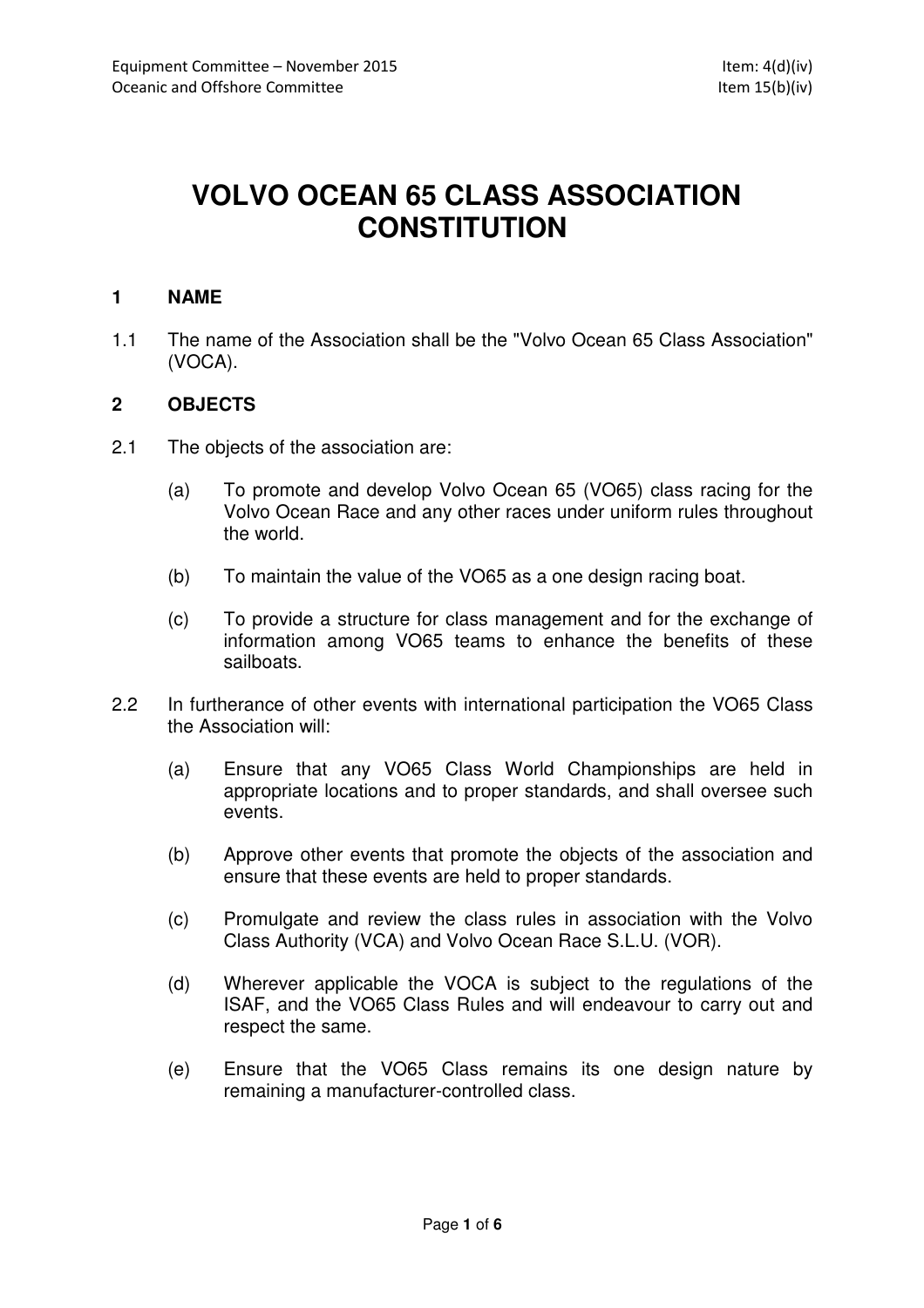# **3 MEMBERSHIP**

3.1 Any legal owner of a VO65 shall have the right to be a member of the VOCA. Such membership may be conditional upon the entering into the agreements or the signing of documents as required by VOR from time to time.

#### **4 GOVERNANCE**

- 4.1 The International VO65 Class Association shall be governed by its Executive Committee and VOR and property shall be managed and administered on an ongoing basis by its Executive Committee in accordance with:
	- (a) the provisions of this Constitution and any Regulations passed under this Constitution,
	- (b) any policies for the operation of the Association determined by the Executive Committee,

## **5 THE EXECUTIVE COMMITTEE**

- 5.1 The Executive Committee shall consist of the following:
	- (a) President
	- (b) 2 Vice Presidents, (1 from VOR and 1 elected)
	- (c) Honorary Treasurer
	- (d) 2 representatives appointed by VOR
	- (e) Chairman of the VCA
	- (f) 1 representative of the legal owner of each Boat or the holder of a Volvo Ocean Race Competition License.
- 5.2 Each member of the Executive shall have only one vote except that the President or acting chairman shall only have a vote in the event of a tie vote of the Executive Committee.
- 5.3 In the event that vacancies shall occur on the Executive Committee between Annual meetings, the following provisions shall apply: .
	- (a) In the event that a vacancy occurs in any of the posts of President, Vice Presidents or Honorary Treasurer the remaining members of the Executive Committee shall forthwith appoint one of their number or a person co-opted in accordance with (b) to fill the vacancy and the remaining members of the Committee may, but shall not be obliged to, co-opt such member or members as they shall consider fit to fill any vacancy; and
	- (b) Members so co-opted or appointed shall remain in office until the next Executive Committee Annual meeting.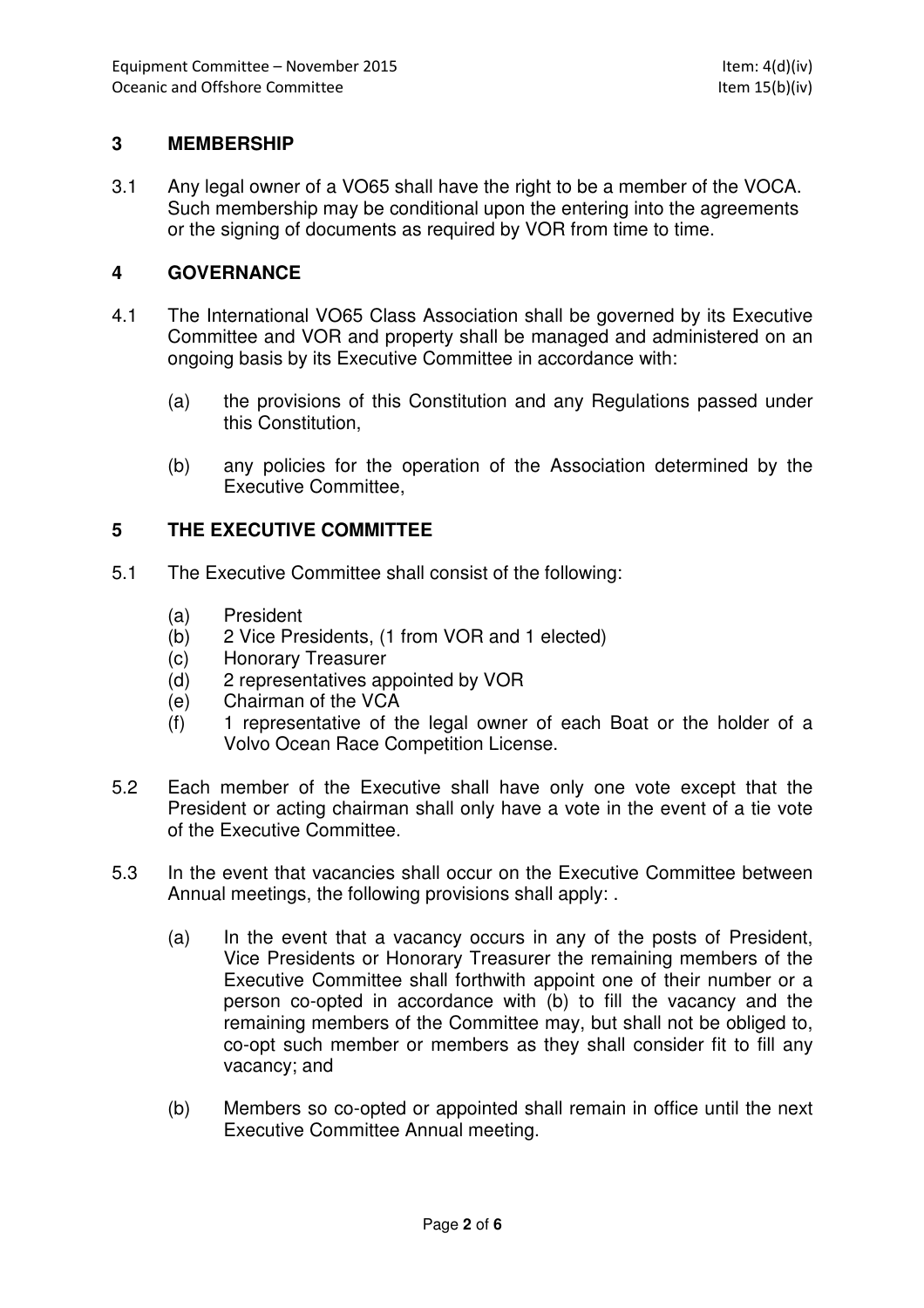In the event that any vacancy remains following the operation of the above procedures, such vacancy shall be filled at the next Executive Committee Annual meeting.

# **6 EXECUTIVE COMMITTEE MEETINGS**

- 6.1 Executive Committee meetings shall be held on such occasions and at such places as are either called by the President or decided by previous meetings of the committee.
- 6.2 The Executive Officer shall give at least 3 weeks notice of such meetings, unless 75% of the members of the committee give their prior consent to a reduced notice period.
- 6.3 7 members of the Committee shall form a quorum.
- 6.4 The President shall chair all meetings at which he is present. At meetings where the President is not present a Vice President if present shall chair, otherwise the meeting shall elect a chairman from among themselves.
- 6.5 Resolutions at Executive Committee Meetings shall be passed by a simple majority of the members of the Committee present and voting. In the event of a tied vote the chairman of the meeting shall have a casing vote. In all votes that relate to the Class Rules, or that directly impact on the Volvo Ocean Race, both the VCA appointed member and the VOR appointed Vice President must vote in favour of the change for it to pass.
- 6.6 The Executive Committee is authorised to utilise for meetings electronic communications providing all participants can hear and participate in all communications.
- 6.7 The Executive Committee may delegate to any one or more of its members such powers and duties as it shall determine for special purposes for a limited period.

#### **7 TECHNICAL COMMITTEE**

- 7.1 The Executive Committee will appoint a Technical Committee consisting of a VCA appointed member plus 2 other members.
- 7.2 The function of the Technical Committee is
	- (a) To advise the Executive Committee on any technical matters relevant to the Class.
	- (b) To consult with the VCA on any development of the boat or equipment deemed to be desirable as a result of sailing experience.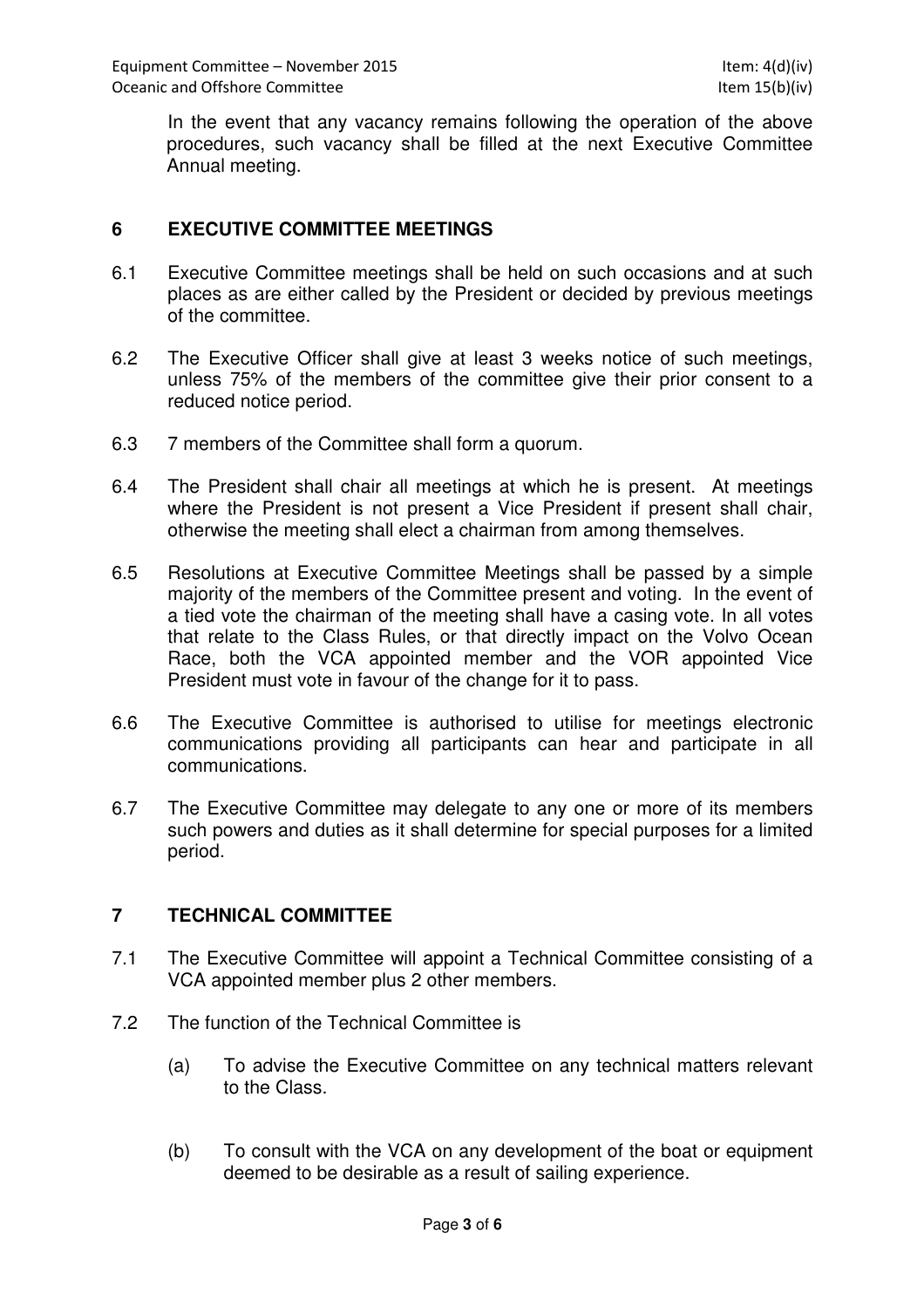## **8 FINANCIAL MATTERS OF THE INTERNATIONAL CLASS ASSOCIATION:**

- 8.1 The association shall be funded by:
	- (a) Subscriptions from individual members.
	- (b) A share of the building fee paid on each boat.
	- (c) Television rights of international events in accordance with ISAF regulations.
	- (d) A share of the Entrance Fee of World and other events negotiated between the Executive Committee and the Organisers of the event.
	- (e) Any other revenue negotiated and accepted by the Executive Committee.

Initial funding of the Association to cover the period before the above sources meet the expenditure required to carry out the essential duties of the Association shall be provided by VOR, at its sole discretion, in consultation with the Executive Committee.

- 8.2 The Association's subscription years shall run from 1 January to 31 December.
- 8.3 The amount to be paid as subscriptions to the International VO65 Class Association shall be decided by the Executive Committee.
- 8.4 Members shall pay a fee for membership of their Association. These fees shall be payable at the end of each quarter in respect of their membership fees received in that quarter. The amount of the fee shall be decided by the Executive Committee.
- 8.5 All other fees, such as those for approval of events, professional or other, or for services provided at events, shall be decided by the Executive Committee.

#### **9 EXPENSES**

- 9.1 The President shall propose a budget for expenses which shall be agreed upon by the Executive Committee each year. Expenses shall be reported under a separate heading in the Annual Accounts.
- 9.2. The reasonable expenses of the Officers and other members of the Executive Committee in complying with their obligations and exercising their powers under these rules may be payable out of the funds of the Association on application to the Executive committee.

#### **10 ACCOUNTS**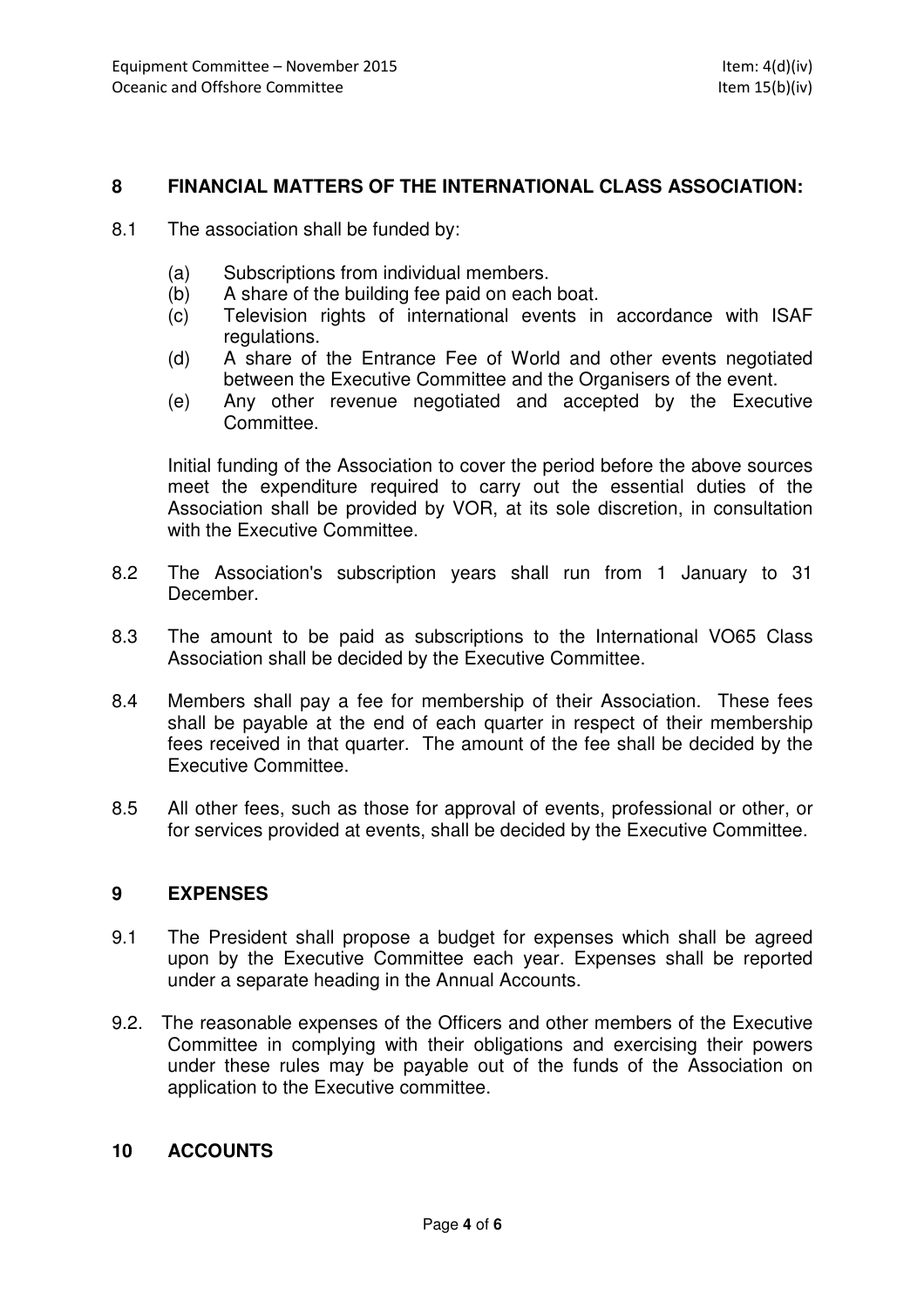- 10.1 The Executive Committee shall cause annual accounts to be prepared for each year which truly and fairly show the Association's capital and its income and expenditure.
- 10.2 The fiscal period of the Executive Committee shall be 1 January to 31 December each year unless changed by resolution of the Executive Committee.
- 10.3 A copy of the accounts for the latest complete fiscal period shall be sent by the President to each member National Association with the notice of the Annual meeting of the Executive Committee.

## **11 NOTICE**

- 11.1 All communications under this Constitution shall be by e-mail. It is the obligation of the receiver to acknowledge receipt of any e-mail. Only in defect of e-mail communication, or as specifically requested by a member (who shall cover all costs), will a postal of international courier communications take place.
- 11.2 The President shall keep a register of such notices, which shall include evidence that the notice has been sent.

#### **12 SUSPENSION AND REMOVAL FROM MEMBERSHIP**

- 12.1 A member, or individual, may be suspended from membership by the Executive Committee only after a hearing protecting his rights to due process including a mutual exchange of evidence prior to the hearing.
- 12.2 A member may be suspended for the following:
	- (a) Committing an unlawful act in relation to the Association or one of its members, or
	- (b) For any unsportsmanlike conduct contrary to the interest of the members of the association, or
	- (c) For modification of any equipment to intentionally improve performance over the standard equipment, which is not specifically permitted by the Class Rules.
- 12.3 A member shall apply any such suspension to any of its individual members so suspended.
- 12.4 A member shall not be entitled to the return of any part or all of his subscription in respect of any period for which he shall be suspended or removed from membership.